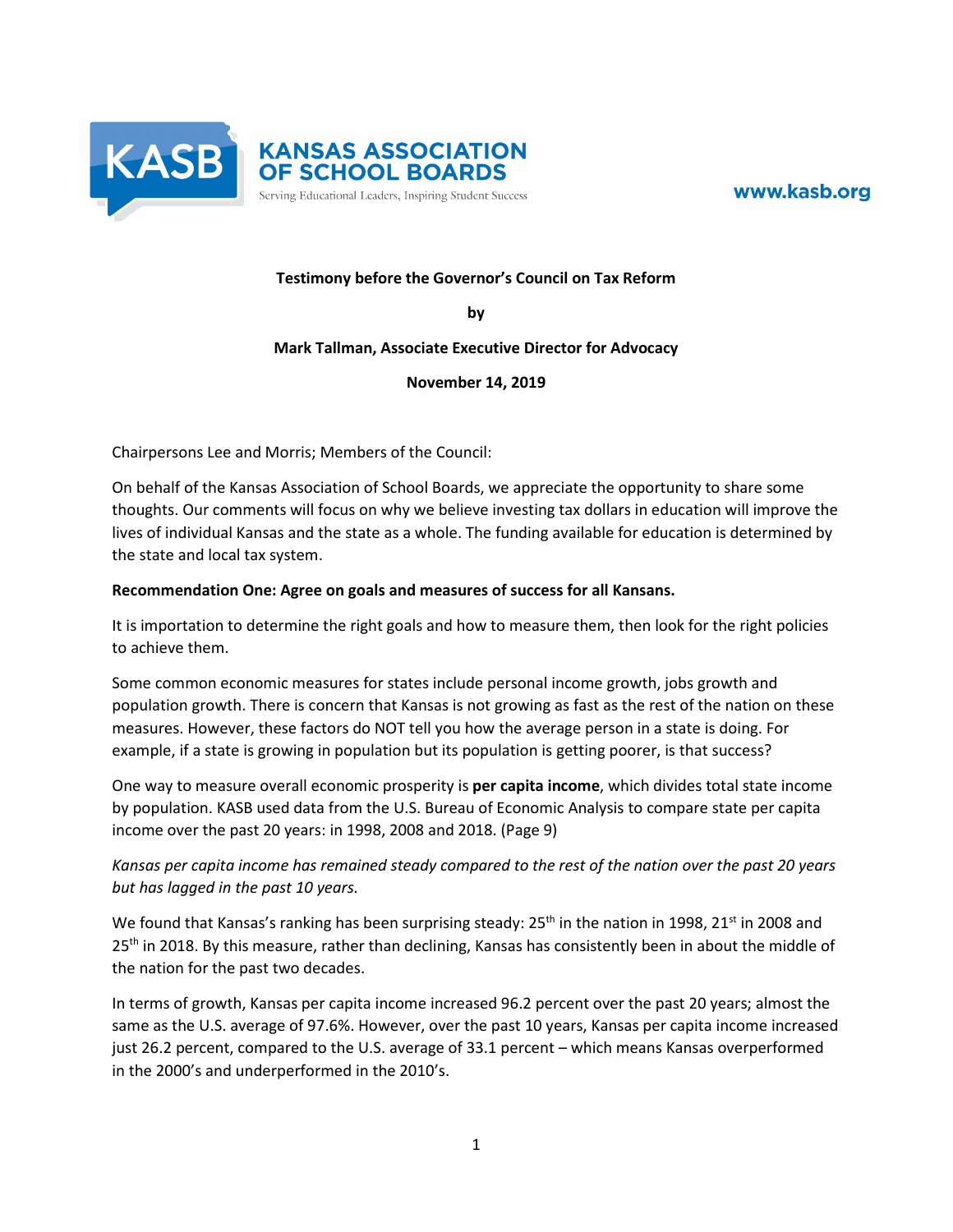(The data also show the impact of the Great Recession: in general, about two-thirds of growth in the past 20 years occurred from 1998 to 2008, just one-third in the past 10 years.)

## *Per Capita Income and Population Growth: the slowest growing states in population had higher per capita income than the fastest growing states and both increased income at about the same rate.*

Next, we wanted to look at whether population growth seems to help per capita income. In other words, does having more people moving into your state (or fewer leaving) improve the well-being income for the average resident? According to data from the BEA, Kansas ranked 37<sup>th</sup> in population growth over the past 20 years and  $35<sup>th</sup>$  over the past 10 years – on the edge between the middle and lowest third of state. (Page 10)

We found very little difference between population growth and per capita income growth. As the chart below show, the 10 states with highest growth over the past 20 years increased per capita income 96.3%, almost identical to Kansas (96.2 percent) and less than one percent different than the 10 slowest growing states (95.5 percent). Over the past 10 years, **both** the fastest and slowest growing states did better than Kansas, but both groups were slightly below the U.S. average. In addition, the 10 states with the **slowest** population growth had a higher average per capita income than the **fastest** growing states.

| Per capita personal income (Dollars)                                 |          |          |          |          |          |
|----------------------------------------------------------------------|----------|----------|----------|----------|----------|
| <b>Bureau of Economic Analysis</b>                                   |          |          |          |          |          |
| Last updated: September 24, 2019-- revised statistics for 1998-2018. |          |          |          |          |          |
|                                                                      |          |          |          |          |          |
|                                                                      |          |          |          | % Change | % Change |
| <b>GeoName</b>                                                       | 1998     | 2008     | 2018     | 1998-18  | 2008-18  |
| Kansas                                                               | \$26,238 | \$40,791 | \$51,471 | 96.2%    | 26.2%    |
| U.S.                                                                 | \$27,557 | \$40,904 | \$54,446 | 97.6%    | 33.1%    |
|                                                                      |          |          |          |          |          |
| 10 Faster Grow ing States (2008-18)                                  | \$25,663 | \$37,999 | \$50,379 | 96.3%    | 32.6%    |
| 10 Slow est Grow ing States                                          | \$26,763 | \$39,969 | \$52,332 | 95.5%    | 30.9%    |
|                                                                      |          |          |          |          |          |
| 10 Highest State-Local Tax Burden 2012                               | \$33,692 | \$50,725 | \$68,058 | 102.0%   | 34.2%    |
| 10 Low est Tax Burden                                                | \$28,043 | \$43,638 | \$55,786 | 98.9%    | 27.8%    |
|                                                                      |          |          |          |          |          |
| 10 Highest Percent with 4 years college                              | \$31,216 | \$48,187 | \$64,274 | 105.9%   | 33.4%    |
| 10 Low est Percent with 4 years college                              | \$22,921 | \$34,293 | \$43,934 | 91.7%    | 28.1%    |
|                                                                      |          |          |          |          |          |
| Plains States (ND, SD, NE, KS, MN, IA, MO)                           | \$25,765 | \$40,143 | \$52,541 | 103.9%   | 30.9%    |
| Border States (CO, KS, NE, OK, MO) + IA                              | \$25,902 | \$39,644 | \$51,216 | 97.7%    | 29.2%    |

*Per capita income and tax burden: Based on 2012 state and local taxes as a percentage of state income, the highest tax states had higher average income and higher income growth per capita than the lowest tax states.*

A report from the [Tax Foundation](https://taxfoundation.org/publications/state-local-tax-burden-rankings/) [\(https://taxfoundation.org/publications/state-local-tax-burden](https://taxfoundation.org/publications/state-local-tax-burden-rankings/)[rankings/\)](https://taxfoundation.org/publications/state-local-tax-burden-rankings/)showed the combined state and local tax burden as a percent of state income in 2012 – a ranking about halfway through the last decade. (Kansas ranked about in the middle, 23rd, meaning 22 states had higher tax burden and 27 had a lower tax burden. That was the year before Kansas began significant income tax cuts, which have been largely, but not completely, reversed.)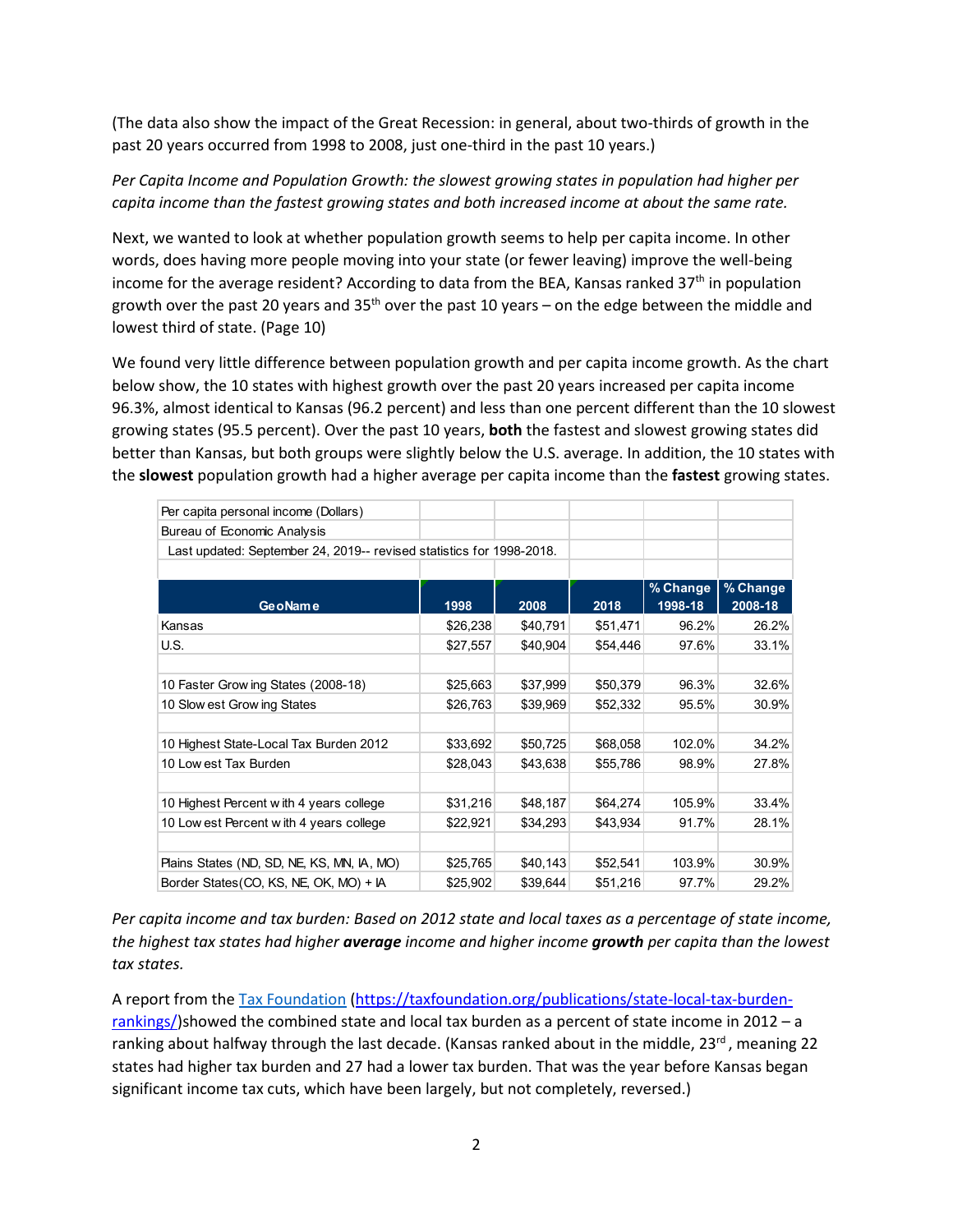The 10 states with **highest tax burden** had a substantially **higher per capita income** than the lowest tax burden states. In 2018, the highest tax states had per capita income of over \$68,000 compared to about \$56,000 in the lowest tax states. (Both were higher than Kansas.)

In addition, the **high tax states** had higher income **GROWTH**. High tax states increased about three percent faster than low tax states over the past 20 years and 6.4 percent faster over the past 20 years.

For those who remember some of the tax battles of the past decade, it is interesting to look at Florida and Texas, often held up for their low tax, no income tax policies and rapid growth (the  $7<sup>th</sup>$  and  $4<sup>th</sup>$ fastest growing states over the past 20 years). Yet both states had **LOWER** per capita income than Kansas in 2018, and very little difference in per capita income growth. Since 1998, Florida PCI grown 86.5 percent, Kansas 96.2 percent, Texas 97.5 percent; since 2008, Florida 32.1 percent, Kansas 26.2 percent, Texas 28.2 percent. **In fact, both Texas and Florida had lower per capita income growth than the U.S. average**. Their reputation for economic growth is based on population growth, which either is the result of or leads to more jobs, but not improvement in **average** income for residents.

## *Per Capita Income and Educational Attainment: states with the highest levels of education had much higher average income and much higher income growth than states with the lowest levels.*

Why might higher tax states also be higher income states? This is certainly something for the committee to explore, but one plausible reason is that the biggest combined state and local tax expenditure for most states is education. Therefore, we wanted to see how education levels impact per capita income.

Quite a lot. The 10 states with the highest percentage of adults over 24 with at least four years of college have significantly higher average per capita income than the 10 states with lowest percentage: a difference of almost \$20,000 per year in 2018. In addition, states with the highest college attainment increased per capita income much more than the lowest states, growing 14 percent faster over the past 20 years and 5.3 percent more over the past 10.

|                      |                                            | 2008<br><b>Adjusted</b><br>Per Capita | 2018<br>Adjusted<br><b>Per Capita</b> | Percent<br>Change |
|----------------------|--------------------------------------------|---------------------------------------|---------------------------------------|-------------------|
| <b>GeoName</b>       |                                            | <b>Income</b>                         | <b>Income</b>                         | 2008-2018         |
| Kansas               |                                            | \$39,027                              | \$51,819                              | 32.8%             |
| U.S.                 |                                            | \$41,022                              | \$54,213                              | 32.2%             |
|                      |                                            |                                       |                                       |                   |
|                      | 10 Faster Growing States (2008-18)         | \$45,679                              | \$57,190                              | 25.2%             |
|                      | 10 Slowest Growing States                  | \$40,904                              | \$54,446                              | 33.1%             |
|                      |                                            |                                       |                                       |                   |
|                      | 10 Highest State-Local Tax Burden 2012     | \$47,756                              | \$64,236                              | 34.5%             |
| 10 Lowest Tax Burden |                                            | \$45,647                              | \$58,736                              | 28.7%             |
|                      |                                            |                                       |                                       |                   |
|                      | 10 Highest Percent with 4 years college    | \$44,668                              | \$59,662                              | 33.6%             |
|                      | 10 Lowest Percent with 4 years college     | \$37,947                              | \$49,149                              | 29.5%             |
|                      |                                            |                                       |                                       |                   |
|                      | Plains States (ND, SD, NE, KS, MN, IA, MO) | \$44,740                              | \$57,934                              | 29.5%             |
|                      | Border States (CO, KS, NE, OK, MO) + IA    | \$43,687                              | \$55,732                              | 27.6%             |

*Cost of living differences: when adjusted for regional cost differences, Kansas is higher in per capita income, but other trends are not changed.*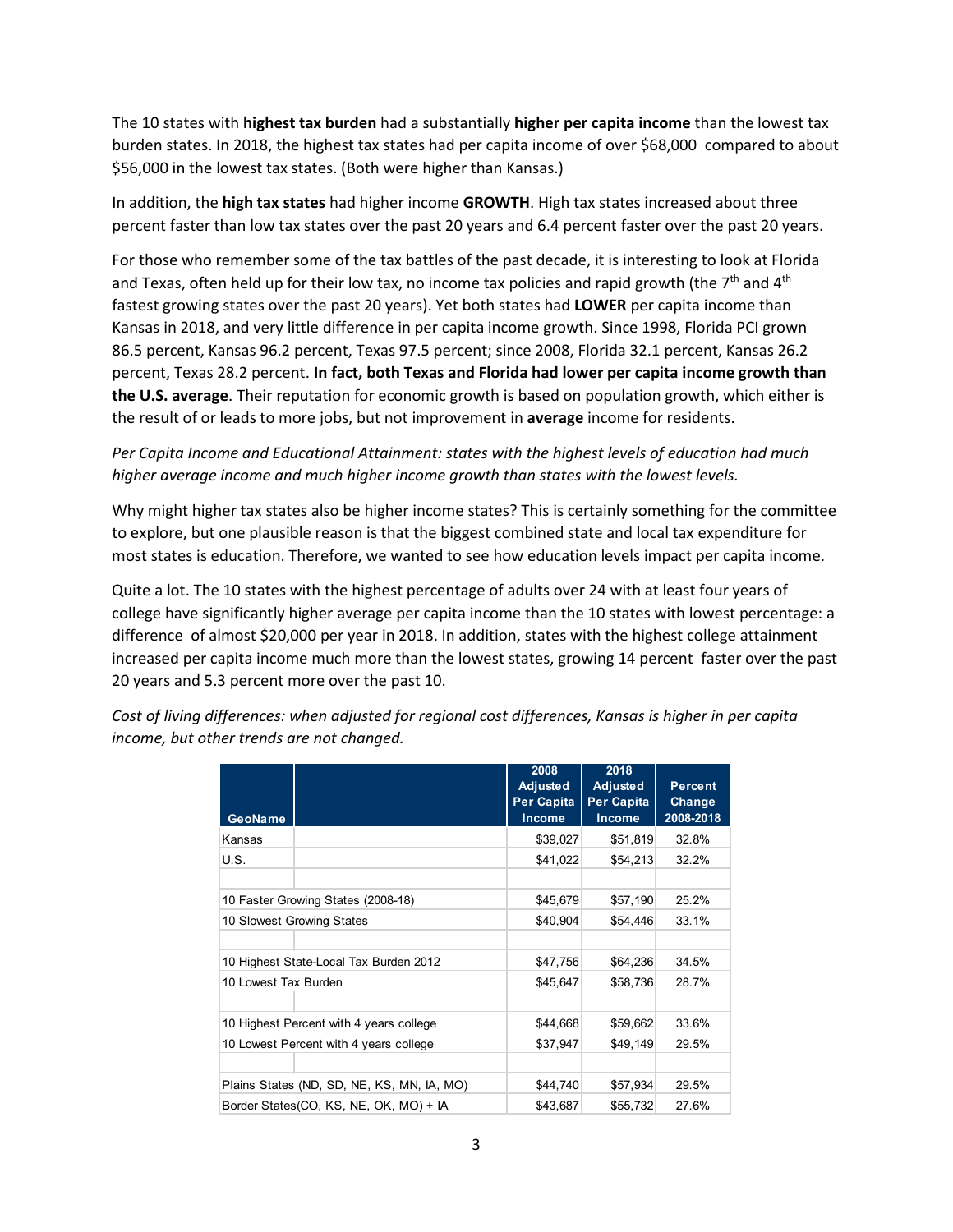We also adjusted states for cost of living differences using a statistic from the BEA called Regional Price Parity (RPP). (Page 11) This data not available earlier than 2008, and because the most recent RPP adjustments are for 2017, we used those for 2018. Because Kansas has relatively low living costs, it moves the state's per capita income ranking up from 21<sup>st</sup> to 7<sup>th</sup> in 2008 and from 25<sup>th</sup> to 16<sup>th</sup> in 2018.

When applied to all states, we found it tended to narrow the difference in average per capita income, but did not significantly change the rates of increase for various groups.

These results indicate that fast or slow population growth does not make much difference in average income of residents; that higher tax burdens are more associated with higher income and growth than low tax burdens and higher education levels are more highly associated with higher income growth than low education levels.

*Another indicator – poverty rates – shows similar results.*

Per capita income is only one indicator. For example, a state could have higher or growing per capita income, but that could be an average of both high income among top earners and high poverty rates. When looking at 2018 poverty rates from the U.S. Census Bureau, Kansas was slightly above average in ranking: 29<sup>th</sup> in poverty among families; 31<sup>st</sup> for poverty among all persons and 31<sup>st</sup> for children. (The higher the number, the LOWER the poverty rate.) (Page 12)

The data also show that that the fastest growing states had slightly lower poverty rates than the slowest growing states. But the states with the 10 highest tax burdens had **lower** average poverty rates than the 10 lowest tax states, and the 10 states with the highest percentage of bachelor's degrees had much lower poverty rates than the 10 states with the lowest percentage of BA degrees.

| GeoName                                    | <b>Percent in</b><br><b>Poverty: All</b><br><b>Familes</b> | <b>Percent in</b><br><b>Poverty: All</b><br>people | <b>Percent in</b><br>Poverty:<br>Under 18 |
|--------------------------------------------|------------------------------------------------------------|----------------------------------------------------|-------------------------------------------|
| Kansas                                     | 8                                                          | 12                                                 | 14.9                                      |
| U.S.                                       | 9.3                                                        | 13.1                                               | 18.0                                      |
|                                            |                                                            |                                                    |                                           |
| 10 Faster Growing States (2008-18)         | 8.3                                                        | 12.2                                               | 15.9                                      |
| 10 Slowest Growing States                  | 9.4                                                        | 13.6                                               | 18.3                                      |
|                                            |                                                            |                                                    |                                           |
| 10 Highest State-Local Tax Burden 2012     | 8.7                                                        | 12.7                                               | 17.0                                      |
| 10 Lowest Tax Burden                       | 11.0                                                       | 15.4                                               | 21.4                                      |
|                                            |                                                            |                                                    |                                           |
| 10 Highest Percent with 4 years college    | 6.9                                                        | 10.4                                               | 13.6                                      |
| 10 Lowest Percent with 4 years college     | 11.7                                                       | 16.0                                               | 22.2                                      |
|                                            |                                                            |                                                    |                                           |
| Plains States (ND, SD, NE, KS, MN, IA, MO) | 7.2                                                        | 11.5                                               | 13.9                                      |
| Border States(CO, KS, NE, OK, MO) + IA     | 8.2                                                        | 12.1                                               | 15.5                                      |

These results are consistent with previous KASB studies. First that states with high tax burdens are slightly more likely to have higher per capita income: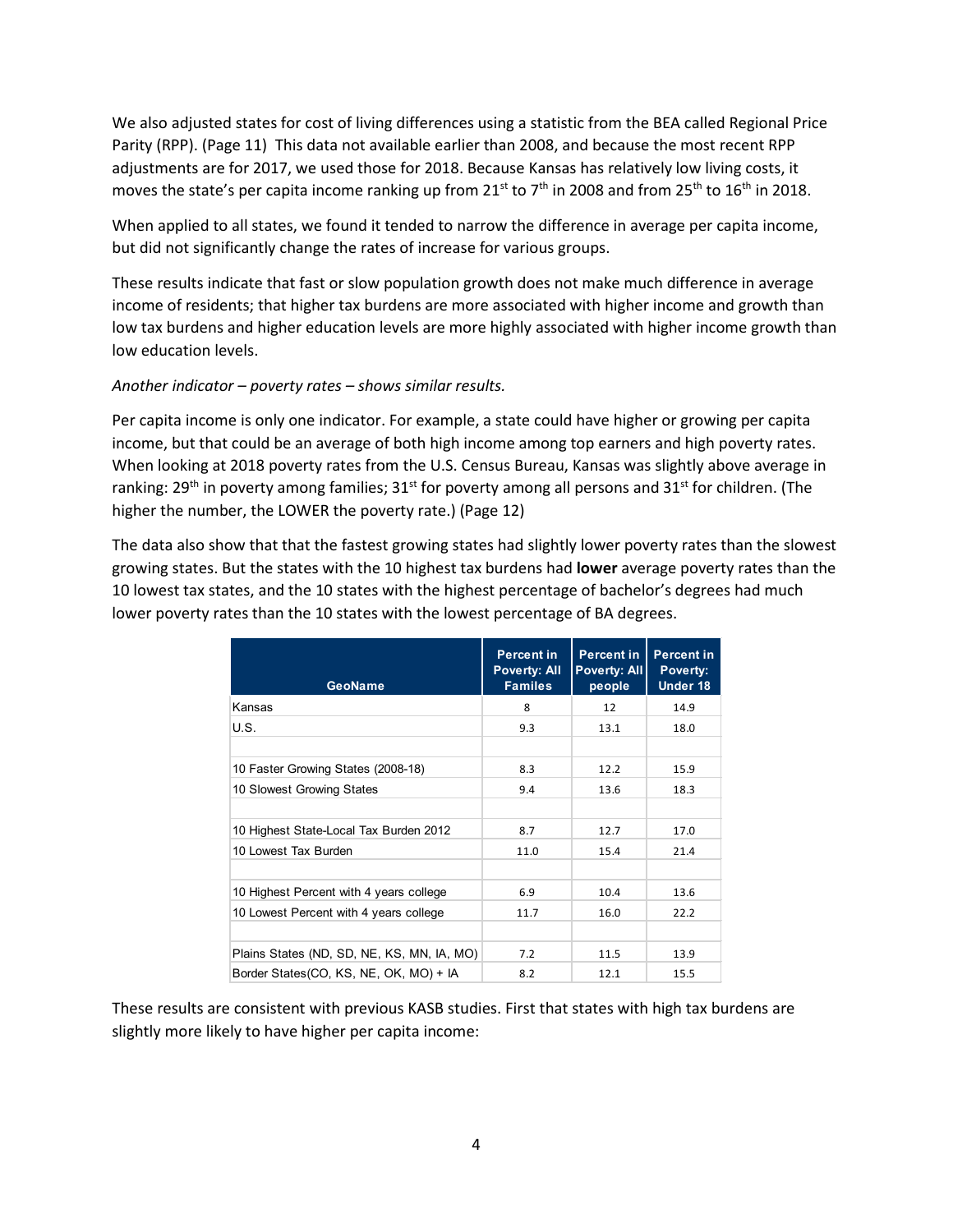

Second that states with high education levels are more likely to have higher per capita income:



Third, that states with higher education levels have less poverty:

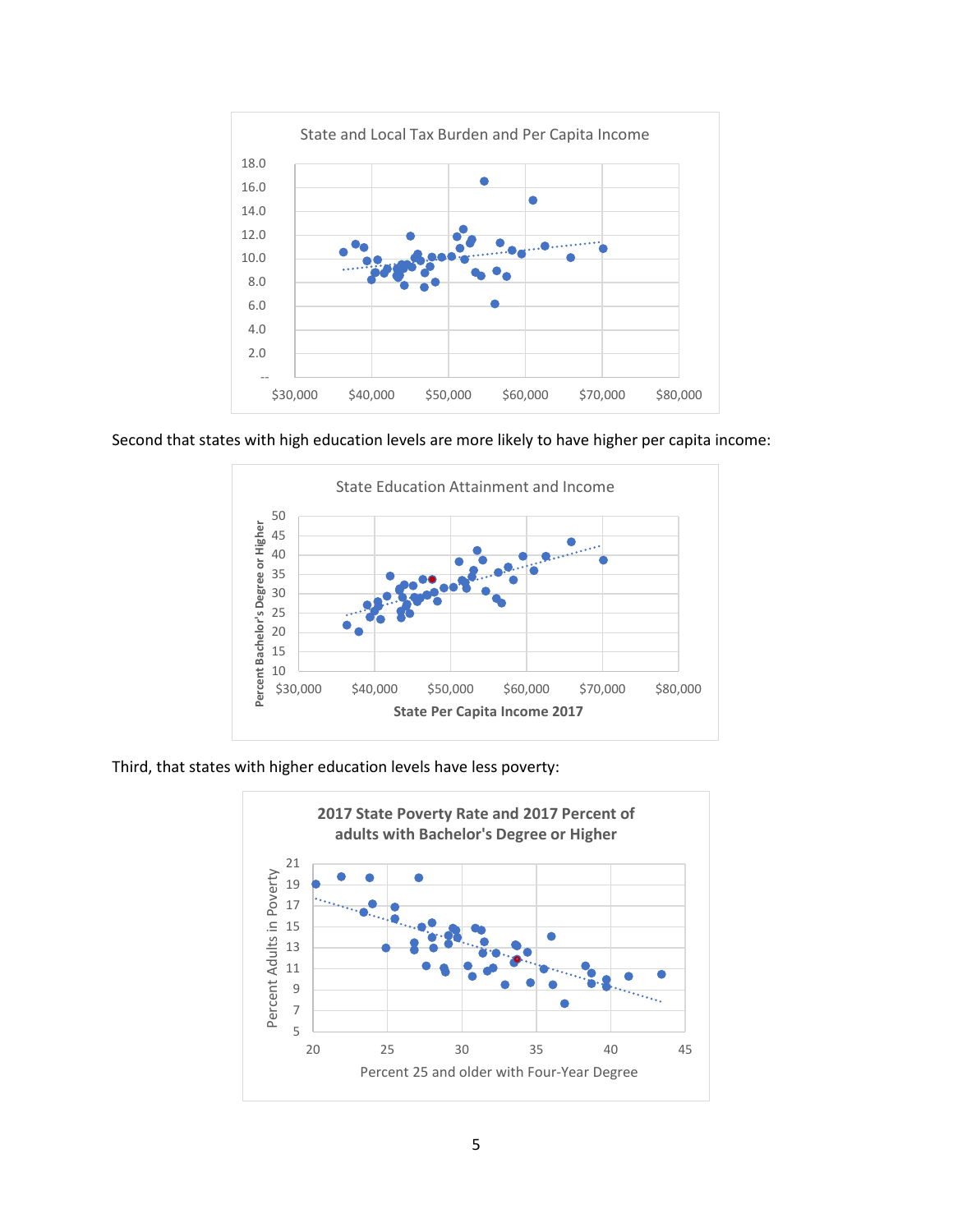#### **Recommendation Two: The Kansas tax structure must continue to support equity in school funding.**

Article Six of the Kansas Constitution requires the state Legislature to "make suitable provision for finance of the educational interests of the state." The Kansas Supreme Court has found that suitable provision means both adequacy and equity. Let's begin with equity.

The Kansas Supreme Court has ruled the state must not allow significant "wealth-based disparities" in local school funding; in order words, it cannot allow spending that requires much higher taxes in low wealth comm**u**nities.

This is important not just for relative tax equity; in other words, that there are not big differences in what taxpayers must pay to a constitutional duty to educate children. It is also important because communities with the greatest percentage of high need students, especially those in poverty, are often less likely to have the resources to address those needs. Perhaps the biggest challenge we face in education is helping low income, disabled and other children with special needs narrow the gaps with their more advantaged peers.

Kansas has addressed this issue by having the state fully fund a base or foundational amount of student, adjusted by weighting factors to address higher costs; and by "equalizing" local option operating budgets, capital outlay funds and bond issue payments. This has two consequences. First, it means that Kansas provides more in state aid than most states, and K-12 education aid is a higher share of the state budget. Second, it means Kansas relies less on local revenues sources, especially property taxes. This has been a policy choice back to the school finance system passed in 1992, which is still the basic system today.

As the chart below shows, in 2017 Kansas total revenue was about \$1,500 per pupil below the U.S. average. Kansas was slightly lower in federal aid, about \$50 per pupil. Kansas provided about \$1,400 more in state aid per pupil but was \$2,900 lower in local revenues.



One concern is that K-12 funding is crowding out other state programs and priorities. But in fact, K-12 education has basically been around 50 percent of the state general fund budget since the mid-1990's. The percentage has increased in recent years primarily because of increased KPERS contributions.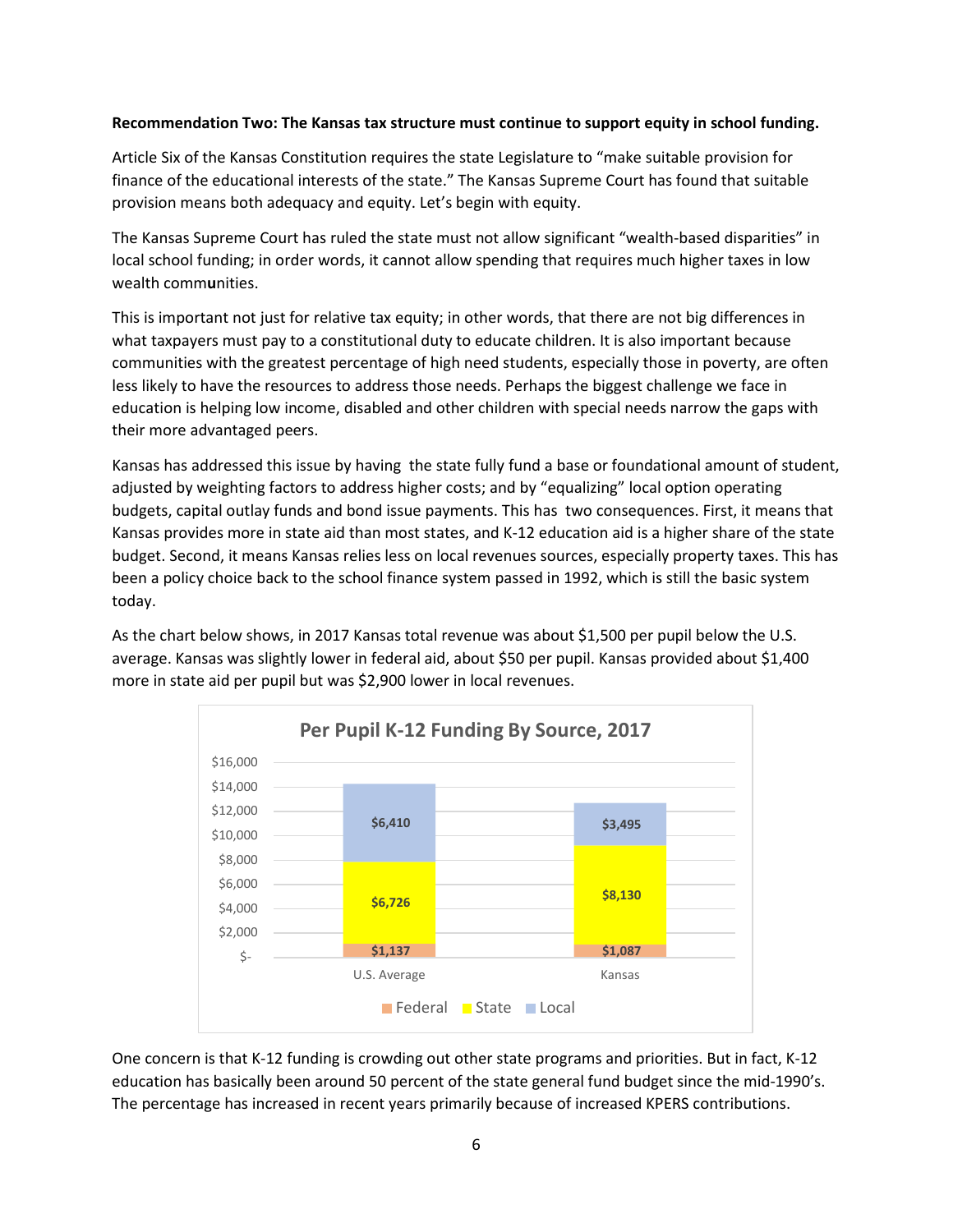Because KPERS (and therefore educational expenditure for KPERS) has been underfunded over the past several decades, the Legislature is forced to add more funding to keep the program sound over the long run. Foundation state aid and equalization aid have actually declined slightly as a percentage of the SGF.



Here are the challenges:

- If state revenues do not grow as fast, or are reduced more, than education costs, then either K-12 state aid will have to take up a larger share of the state budget or will have to be reduced.
- If K-12 state aid is reduced, then either total education funding will have to be reduced, or more funding will have to be raised locally, primarily through property taxes.
- If more school funding is raised locally, the state will have to provide more equalization aid, or create unconstitutional disparities in local taxes required to fund those efforts.

## **Recommendation Three: the Kansas tax structure should support adequate funding for education, including the ability to compete with other states.**

The Kansas Supreme Court defined school finance adequacy as schools having the resource to provide to all students the ability to achieve seven capacities called the "Rose" standards, including "Sufficient levels of academic or vocational skills to enable public school students to **compete favorably with their counterparts in surrounding states**, in academics or in the job market."

From 2009 to 2017, in part directly due to state tax policies that reduced state revenues, Kansas total and per pupil funding declined in "real" (inflation-adjusted) terms. That continued until the Legislature began implementing a six-year plan, finally approved by the Supreme Court in response to the *Gannon* case, designed to response operating funding to 2009 inflated-adjusted levels. These facts are important because:

*Funding matters in student achievement*. The courts, Kansas cost studies commissioned by the Legislature, and independent research all agree that funding is an important factor is student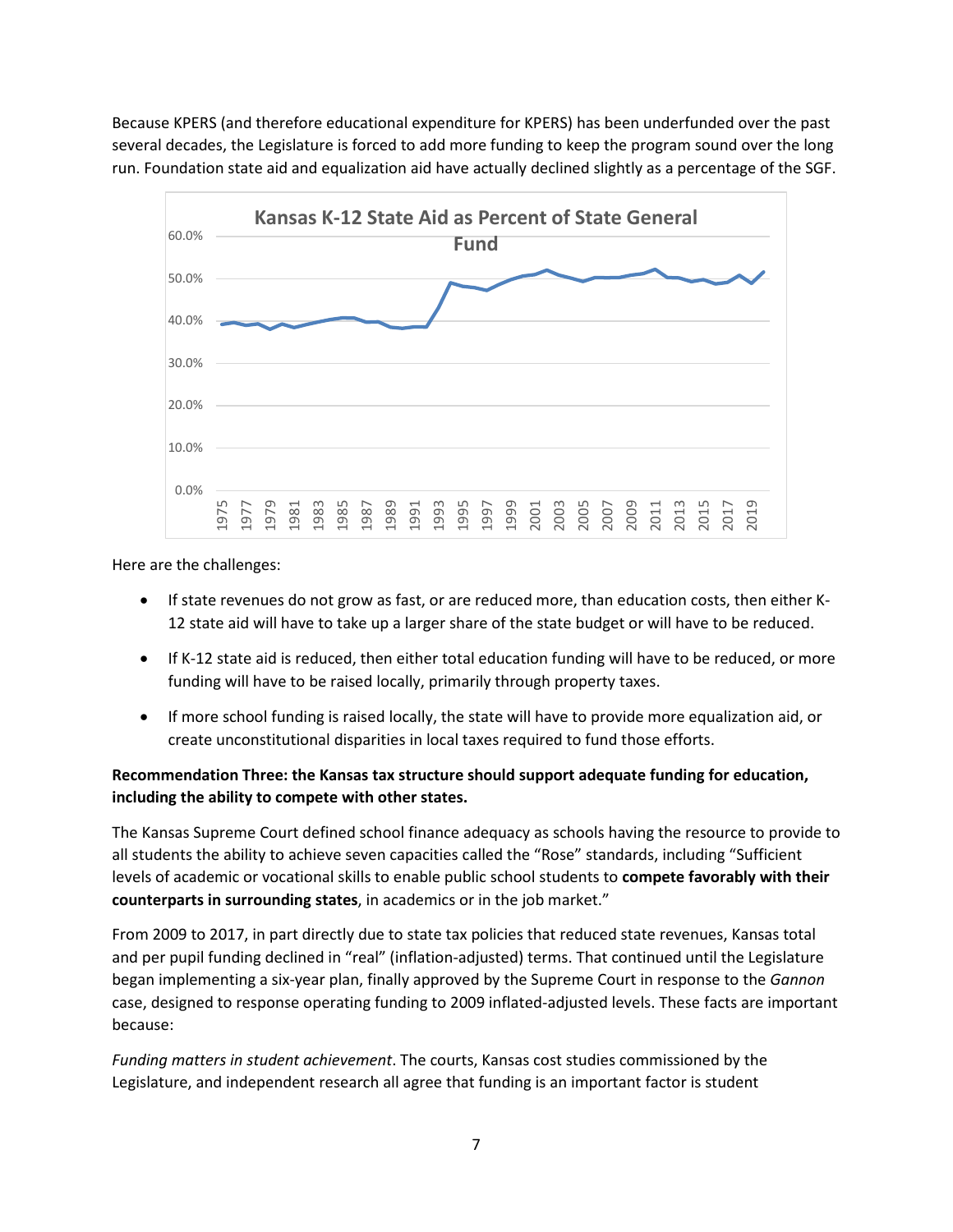educational performance: more funding is associated with better results. The reason is simple: more funding helps districts provide additional support for students who are not succeeding.

*Despite spending less than the average, Kansas educational attainment has been above average, and improved over time*. Kansas consistently provides less total revenue per pupil than the U.S. average, while generally equally or exceeding the U.S. average on most academic measures. Based on lagging indicators, Kansas ranks above the U.S. average on adult high school completion, postsecondary participation and four-year college degrees – which is directly associated with higher state income and lower poverty. These indicates have been increasing for decades.

*Improvements in education attainment have followed "real" (above inflation) increase in funding*. Prior to 2009, Kansas (and other states) generally provided annual K-12 funding increases above inflation in prior decades, and Kansas educational attainment has steadily increased, to the highest levels ever. This has helped boost Kansan's earnings and reduce poverty.

| <b>Kansas Education Levels and Earnings</b>        |                             | $\overline{2}$                                       | 3                                                           | 4                                                                | 5                                         | 6                                              |                                                       |
|----------------------------------------------------|-----------------------------|------------------------------------------------------|-------------------------------------------------------------|------------------------------------------------------------------|-------------------------------------------|------------------------------------------------|-------------------------------------------------------|
|                                                    | 1990<br>Education<br>Levels | 2018<br>Percent at Population By<br>1990 Ed<br>Level | 2018 Average<br>Kansas<br>Earnings by<br>Education<br>Level | Hypothetical 2018<br>Earnings at 1990<br><b>Education Levels</b> | 2018<br>Percent at<br>Education<br>Levels | Actual<br>Number at<br>Education<br>Level 2018 | 2018 Earnings at<br><b>Actual Education</b><br>Levels |
|                                                    |                             |                                                      |                                                             |                                                                  |                                           |                                                |                                                       |
| Population 25 years and over                       |                             | 1,911,426                                            | \$39,658                                                    |                                                                  |                                           | 1,911,426                                      |                                                       |
| No High School Diploma                             | 18.7%                       | 357,437                                              | \$26,462                                                    | \$9,458,488,950                                                  | 9.0%                                      | 172,033                                        | \$4,552,337,246                                       |
| High school graduate only (includes equivalency)   | 32.5%                       | 621,213                                              | \$30,792                                                    | \$19,128,404,552                                                 | 25.4%                                     | 485,753                                        | \$14,957,306,376                                      |
| Some college, or Associate's Degree                | 27.3%                       | 521,819                                              | \$35,549                                                    | \$18,550,154,225                                                 | 31.7%                                     | 607,497                                        | \$21,595,910,853                                      |
| Bachelor's degree                                  | 14.4%                       | 275,245                                              | \$49,852                                                    | \$13,721,530,889                                                 | 21.1%                                     | 402,368                                        | \$20,058,849,536                                      |
| Graduate or professional degree                    | 7.0%                        | 133,800                                              | \$61,361                                                    | \$8,210,090,755                                                  | 12.8%                                     | 243,775                                        | \$14,958,277,775                                      |
| Total Wage Earnings:                               |                             |                                                      |                                                             | \$69,068,669,371                                                 |                                           |                                                | \$76,122,681,786                                      |
| Increase in Earning Due to Higher Education Levels |                             |                                                      |                                                             |                                                                  |                                           | \$7,054,012,415                                |                                                       |

*As Kansas funding has fallen compared to other states, Kansas educational indicators have also lagged*. Since 2009, Kansas' national ranking has fallen on national reading and math tests from top 10 to about the U.S. average. Our high school graduation **ranking** has also fallen, although the rate itself has increased.

*Kansas per pupil funding has fallen behind other states*. From 2009 to 2017, Kansas per pupil funding lagged behind the average of the nation and surrounding states. So did Kansas teacher salaries, the largest educational expenditures.

If Kansas funding continues to fall behind other states, we risk a decline in our relative educational advantage. If the Legislature stays committed to the plan approved last session, Kansas should be in a better position to compete with other states – but it will take a tax structure that produces the revenue to provide that funding and meet other important state needs.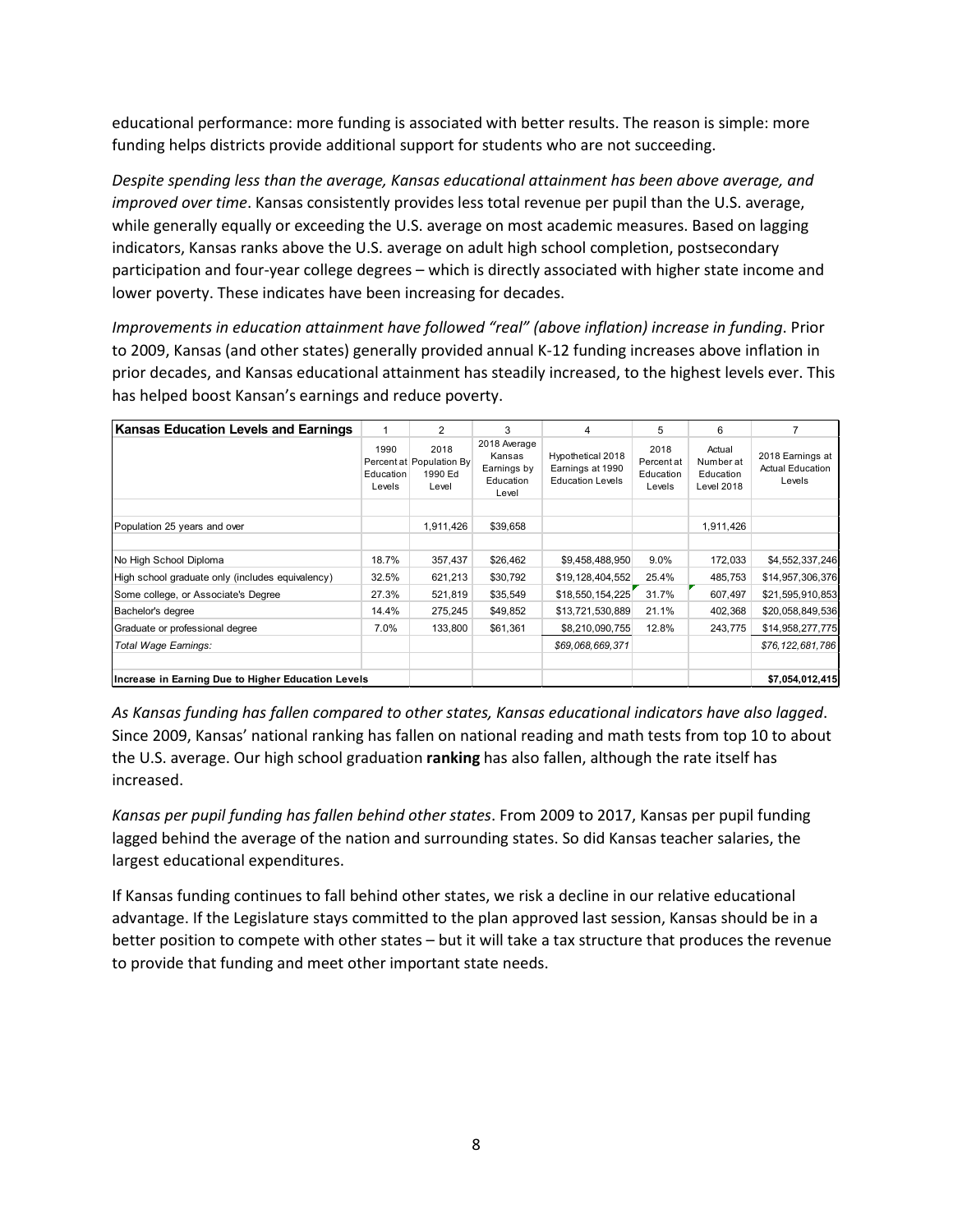| Per capita personal income (Dollars)                                 |                    |                |                                 |                    |                                 |                   |                |              |                |
|----------------------------------------------------------------------|--------------------|----------------|---------------------------------|--------------------|---------------------------------|-------------------|----------------|--------------|----------------|
| Bureau of Economic Analysis                                          |                    |                |                                 |                    |                                 |                   |                |              |                |
| Last updated: September 24, 2019-- revised statistics for 1998-2018. |                    |                |                                 |                    |                                 |                   |                |              |                |
|                                                                      |                    |                |                                 |                    |                                 |                   |                |              |                |
|                                                                      |                    |                |                                 |                    |                                 |                   | Rank           |              |                |
|                                                                      |                    |                |                                 |                    |                                 |                   | Change         | % Change     | % Change       |
| GeoName                                                              | 1998               | Rank           | 2008                            | Rank               | 2018                            | Rank              | 1998-18        | 1998-18      | 2008-18        |
| ▼<br>Column1                                                         | Column $\sqrt{\ }$ | Columi         | Column $\overline{\phantom{a}}$ | Colum <sub>1</sub> | Column $\overline{\phantom{a}}$ | Colum $\sqrt{\ }$ | <b>Columi</b>  | Τ<br>Column! | Column1 $\top$ |
| <b>United States</b>                                                 | \$27,557           |                | \$40,904                        |                    | \$54,446                        |                   |                | 97.6%        | 33.1%          |
| Alabama                                                              | \$22,692           | 42             | \$33,353                        | 45                 | \$42,238                        | 48                | -6             | 86.1%        | 26.6%          |
| Alaska*                                                              | \$29,220           | 13             | \$47,749                        | 8                  | \$59,420                        | 11                | $\overline{2}$ | 103.4%       | 24.4%          |
| Arizona                                                              | \$24,176           | 38             | \$35,563                        | 38                 | \$44,329                        | 43                | $-5$           | 83.4%        | 24.6%          |
| Arkansas                                                             | \$21,222           | 49             | \$31,940                        | 49                 | \$43,233                        | 46                | $\sqrt{3}$     | 103.7%       | 35.4%          |
| California                                                           | \$29,100           | 15             | \$43,890                        | 12                 | \$63,557                        | 6                 | 9              | 118.4%       | 44.8%          |
| Colorado                                                             | \$29,903           | $9\,$          | \$42,689                        | 15                 | \$58,456                        | 12                | $-3$           | 95.5%        | 36.9%          |
| Connecticut                                                          | \$37,835           | $\overline{2}$ | \$61,165                        | $\mathbf{1}$       | \$76,456                        | $\overline{2}$    | $\mathbf 0$    | 102.1%       | 25.0%          |
| Delaw are                                                            | \$29,479           | 11             | \$40,722                        | 22                 | \$52,507                        | 22                | $-11$          | 78.1%        | 28.9%          |
| District of Columbia                                                 | \$38,097           | $\mathbf{1}$   | \$61,117                        | $\overline{2}$     | \$82,005                        | $\mathbf{1}$      | 0              | 115.3%       | 34.2%          |
| Florida                                                              | \$26,854           | 21             | \$39,247                        | 26                 | \$50,070                        | 29                | -8             | 86.5%        | 27.6%          |
| Georgia                                                              | \$26,159           | 26             | \$35,175                        | 41                 | \$46,482                        | 38                | $-12$          | 77.7%        | 32.1%          |
| Haw aii*                                                             | \$26,769           | 22             | \$42,080                        | 16                 | \$55,418                        | 18                | $\overline{4}$ | 107.0%       | 31.7%          |
| Idaho                                                                | \$22,816           | 41             | \$32,722                        | 48                 | \$43,901                        | 44                | $-3$           | 92.4%        | 34.2%          |
| <b>Illinois</b>                                                      | \$29,934           | 8              | \$43,267                        | 13                 | \$56,839                        | 15                | $-7$           | 89.9%        | 31.4%          |
| Indiana                                                              | \$25,813           | 28             | \$35,228                        | 40                 | \$47,149                        | 36                | -8             | 82.7%        | 33.8%          |
| low a                                                                | \$25,260           | 34             | \$38,537                        | 30                 | \$50,124                        | 28                | $\,6\,$        | 98.4%        | 30.1%          |
| Kansas                                                               | \$26,238           | 25             | \$40,791                        | 21                 | \$51,471                        | 25                | 0              | 96.2%        | 26.2%          |
| Kentucky                                                             | \$22,469           | 43             | \$32,757                        | 47                 | \$42,458                        | 47                | $-4$           | 89.0%        | 29.6%          |
| Louisiana                                                            | \$22,283           | 45             | \$37,891                        | 31                 | \$46,242                        | 40                | 5              | 107.5%       | 22.0%          |
| Maine                                                                | \$24,794           | 36             | \$37,054                        | 34                 | \$48,905                        | 31                | 5              | 97.2%        | 32.0%          |
| Maryland                                                             | \$31,486           | 6              | \$49,428                        | 5                  | \$63,354                        | 7                 | $-1$           | 101.2%       | 28.2%          |
| Massachusetts                                                        | \$32,914           | $\overline{4}$ | \$51,916                        | $\overline{4}$     | \$71,683                        | 3                 | $\mathbf{1}$   | 117.8%       | 38.1%          |
| Michigan                                                             | \$27,432           | 18             | \$35,700                        | 37                 | \$48,423                        | 33                | $-15$          | 76.5%        | 35.6%          |
| Minnesota                                                            | \$29,187           | 14             | \$43,104                        | 14                 | \$57,515                        | 14                | $\pmb{0}$      | 97.1%        | 33.4%          |
| Mississippi                                                          | \$20,180           | 51             | \$30,479                        | 51                 | \$37,834                        | 51                | 0              | 87.5%        | 24.1%          |
| <b>Missouri</b>                                                      | \$25,564           | 31             | \$37,054                        | 34                 | \$47,746                        | 34                | $-3$           | 86.8%        | 28.9%          |
| Montana                                                              | \$21,494           | 47             | \$35,253                        | 39                 | \$47,538                        | 35                | 12             | 121.2%       | 34.8%          |
| Nebraska                                                             | \$26,454           | 23             | \$40,225                        | 24                 | \$53,263                        | 21                | $\overline{2}$ | 101.3%       | 32.4%          |
| Nevada                                                               | \$29,291           | 12             | \$38,734                        | 28                 | \$49,176                        | 30                | $-18$          | 67.9%        | 27.0%          |
| New Hampshire                                                        | \$30,293           | $\overline{7}$ | \$45,694                        | $9\,$              | \$61,294                        | $9\,$             | $-2$           | 102.3%       | 34.1%          |
| New Jersey                                                           | \$34,660           | 3              | \$52,005                        | 3                  | \$68,236                        | 5                 | $-2$           | 96.9%        | 31.2%          |
| New Mexico                                                           | \$21,389           | 48             | \$33,443                        | 44                 | \$41,609                        | 49                | $-1$           | 94.5%        | 24.4%          |
| New York                                                             | \$32,022           | 5              | \$48,328                        | 7                  | \$68,668                        | 4                 | 1              | 114.4%       | 42.1%          |
| North Carolina                                                       | \$25,454           | 33             | \$37,687                        | 32                 | \$46,117                        | 42                | -9             | 81.2%        | 22.4%          |
| North Dakota                                                         | \$23,327           | 39             | \$40,384                        | 23                 | \$55,452                        | 17                | 22             | 137.7%       | 37.3%          |
| Ohio                                                                 | \$26,454           | 23             | \$36,596                        | 36                 | \$48,739                        | 32                | $-9$           | 84.2%        | 33.2%          |
| Oklahoma                                                             | \$21,992           | 46             | \$38,568                        | 29                 | \$46,233                        | 41                | 5              | 110.2%       | 19.9%          |
| Oregon                                                               | \$26,063           | 27             | \$37,067                        | 33                 | \$50,843                        | 26                | $\mathbf{1}$   | 95.1%        | 37.2%          |
| Pennsylvania                                                         | \$27,327           | 19             | \$41,512                        | 18                 | \$56,225                        | 16                | 3              | 105.7%       | 35.4%          |
| Rhode Island                                                         | \$27,552           | 17             | \$41,755                        | 17                 | \$54,850                        | 19                | $-2$           | 99.1%        | 31.4%          |
| South Carolina                                                       | \$22,947           | 40             | \$32,962                        | 46                 | \$43,702                        | 45                | $-5$           | 90.4%        | 32.6%          |
| South Dakota                                                         | \$24,328           | 37             | \$40,909                        | 19                 | \$52,216                        | 23                | 14             | 114.6%       | 27.6%          |
| Tennessee                                                            | \$25,141           | 35             | \$34,830                        | 42                 | \$46,900                        | 37                | $-2$           | 86.5%        | 34.7%          |
| Texas                                                                | \$25,502           | 32             | \$39,271                        | 25                 | \$50,355                        | 27                | $\,$ 5 $\,$    | 97.5%        | 28.2%          |
| Utah                                                                 | \$22,284           | 44             | \$33,857                        | 43                 | \$46,320                        | 39                | 5              | 107.9%       | 36.8%          |
| Vermont                                                              | \$25,667           | 30             | \$40,904                        | 20                 | \$54,173                        | 20                | 10             | 111.1%       | 32.4%          |
| Virginia                                                             | \$28,992           | 16             | \$45,437                        | 10                 | \$57,799                        | 13                | 3              | 99.4%        | 27.2%          |
| Washington                                                           | \$29,531           | 10             | \$44,558                        | 11                 | \$62,026                        | $\bf 8$           | $\overline{c}$ | 110.0%       | 39.2%          |
| West Virginia                                                        | \$20,453           | 50             | \$31,258                        | 50                 | \$40,873                        | 50                | 0              | 99.8%        | 30.8%          |
| Wisconsin                                                            | \$27,054           | 20             | \$38,910                        | 27                 | \$51,592                        | 24                | $-4$           | 90.7%        | 32.6%          |
| Wyoming                                                              | \$25,741           | 29             | \$48,593                        | 6                  | \$60,361                        | 10                | 19             | 134.5%       | 24.2%          |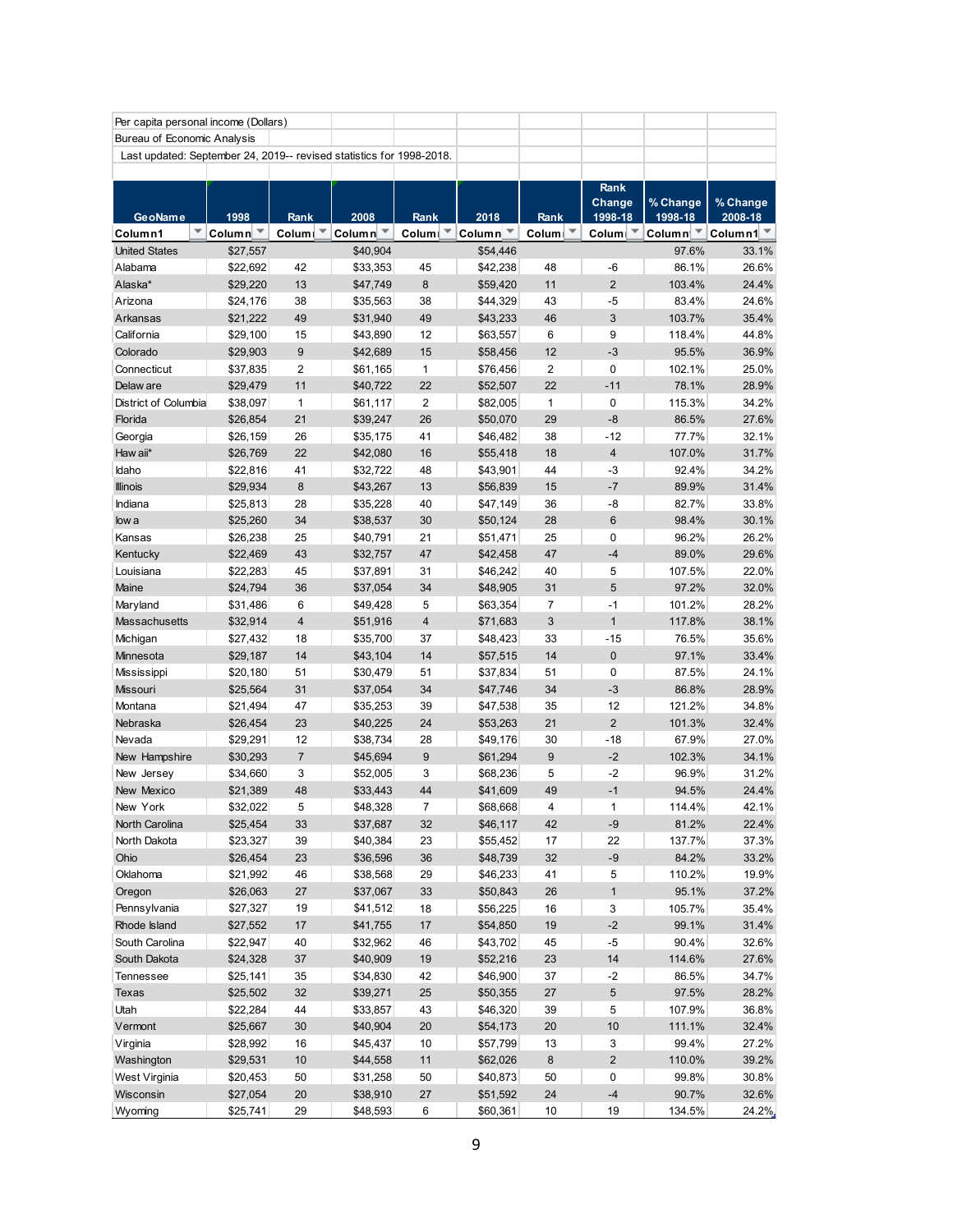|                                                                      | Bureau of Economic Analysis      |                                  |                         |                    |                |                     |                    |
|----------------------------------------------------------------------|----------------------------------|----------------------------------|-------------------------|--------------------|----------------|---------------------|--------------------|
| Last updated: September 24, 2019-- revised statistics for 1998-2018. |                                  |                                  |                         |                    |                |                     |                    |
|                                                                      |                                  |                                  |                         | Percent            |                |                     |                    |
|                                                                      |                                  |                                  |                         | Change             |                | <b>Percent</b>      |                    |
| <b>GeoName</b>                                                       | 1998                             | 2008                             | 2018                    | 1998-2018          | Rank           | Change<br>2008-2018 | Rank               |
| ▼                                                                    | Column2 $\overline{\phantom{a}}$ | Column3 $\overline{\phantom{a}}$ | Column4 $\mathbb{Z}$    | Column $\sqrt{\ }$ | Colum   T      | Column $\mathbb{Z}$ |                    |
| Column1                                                              |                                  |                                  |                         |                    |                |                     | Colum <sup>1</sup> |
| <b>United States</b>                                                 | 275,854,104                      | 304,093,966                      | 327, 167, 434           | 18.6%              |                | 7.6%                |                    |
| Alabama                                                              | 4,404,701                        | 4,718,206                        | 4,887,871               | 11.0%              | 33             | 3.6%                | 36                 |
| Alaska*                                                              | 619,932                          | 687,455                          | 737,438                 | 19.0%              | 19             | 7.3%                | 23                 |
| Arizona                                                              | 4,883,342                        | 6,280,362                        | 7,171,646               | 46.9%              | 2              | 14.2%               | 10                 |
| Arkansas                                                             | 2,626,289                        | 2,874,554                        | 3,013,825               | 14.8%              | 28             | 4.8%                | 30                 |
| California                                                           | 32,987,675                       | 36,604,337                       | 39,557,045              | 19.9%              | 17             | 8.1%                | 20                 |
| Colorado                                                             | 4,116,639                        | 4,889,730                        | 5,695,564               | 38.4%              | $6\phantom{a}$ | 16.5%               | $\overline{4}$     |
| Connecticut                                                          | 3,365,352                        | 3,545,579                        | 3,572,665               | 6.2%               | 42             | 0.8%                | 45                 |
| Delaw are                                                            | 763,335                          | 883,874                          | 967,171                 | 26.7%              | 12             | 9.4%                | 16                 |
| District of Colum                                                    | 565,230                          | 580,236                          | 702,455                 | 24.3%              | 14             | 21.1%               | 1                  |
| Florida                                                              | 15,486,559                       | 18,527,305                       | 21,299,325              | 37.5%              | $\overline{7}$ | 15.0%               | 6                  |
| Georgia                                                              | 7,863,536                        | 9,504,843                        | 10,519,475              | 33.8%              | 8              | 10.7%               | 14                 |
| Haw aii*                                                             | 1,215,233                        | 1,332,213                        | 1,420,491               | 16.9%              | 23             | 6.6%                | 26                 |
| Idaho                                                                | 1,252,330                        | 1,534,320                        | 1,754,208               | 40.1%              | 5              | 14.3%               | 9                  |
| <b>Illinois</b>                                                      | 12,271,847                       | 12,747,038                       | 12,741,080              | 3.8%               | 47             | 0.0%                | 50                 |
| Indiana                                                              | 5,998,880                        | 6,424,806                        | 6,691,878               | 11.6%              | 32             | 4.2%                | 34                 |
| low a                                                                | 2,902,872                        | 3,016,734                        | 3,156,145               | 8.7%               | 38             | 4.6%                | 31                 |
| Kansas                                                               | 2,660,598                        | 2,808,076                        | 2,911,505               | 9.4%               | 37             | 3.7%                | 35                 |
| Kentucky                                                             | 3,985,390                        | 4,289,878                        | 4,468,402               | 12.1%              | 31             | 4.2%                | 33                 |
| Louisiana                                                            | 4,440,344                        | 4,435,586                        | 4,659,978               | 4.9%               | 43             | 5.1%                | 29                 |
| Maine                                                                | 1,259,127                        | 1,330,509                        | 1,338,404               | 6.3%               | 41             | 0.6%                | 46                 |
| Maryland                                                             | 5,204,464                        | 5,684,965                        | 6,042,718               | 16.1%              | 26             | 6.3%                | 27                 |
| Massachusetts                                                        | 6,271,838                        | 6,468,967                        | 6,902,149               | 10.0%              | 35             | 6.7%                | 25                 |
| Michigan                                                             | 9,847,942                        | 9,946,889                        | 9,995,915               | 1.5%               | 50             | 0.5%                | 47                 |
| Minnesota                                                            | 4,813,412                        | 5,247,018                        | 5,611,179               | 16.6%              | 25             | 6.9%                | 24                 |
| Mississippi                                                          | 2,804,834                        | 2,947,806                        | 2,986,530               | 6.5%               | 40             | 1.3%                | 44                 |
| <b>Missouri</b>                                                      | 5,521,765                        | 5,923,916                        | 6,126,452               | 11.0%              | 34             | 3.4%                | 37                 |
| Montana                                                              | 892,431                          | 976,415                          | 1,062,305               | 19.0%              | 18             | 8.8%                | 17                 |
| Nebraska                                                             | 1,695,816                        | 1,796,378                        | 1,929,268               | 13.8%              | 29             | 7.4%                | 22                 |
| Nevada                                                               | 1,853,191                        | 2,653,630                        | 3,034,392               | 63.7%              | 1              | 14.3%               | 8                  |
| New Hampshire                                                        | 1,205,940                        | 1,315,906                        | 1,356,458               | 12.5%              | 30             | 3.1%                | 38                 |
| New Jersey                                                           | 8,287,418                        | 8,711,090                        | 8,908,520               | 7.5%               | 39             | 2.3%                | 40                 |
| New Mexico                                                           | 1,793,484                        | 2,010,662                        | 2,095,428               | 16.8%              | 24             | 4.2%                | 32                 |
| New York                                                             | 18,755,906                       | 19,212,436                       | 19,542,209              | 4.2%               | 46             | 1.7%                | 41                 |
| North Carolina                                                       | 7,809,121                        | 9,309,449                        | 10,383,620              | 33.0%              | 9              | 11.5%               | 12                 |
| North Dakota                                                         | 647,532                          | 657,569                          | 760,077                 | 17.4%              | 22             | 15.6%               | 5                  |
| Ohio                                                                 | 11,311,536                       | 11,515,391                       | 11,689,442              | 3.3%               | 48             | 1.5%                | 43                 |
| Oklahoma                                                             | 3,405,194                        | 3,668,976                        | 3,943,079               | 15.8%              | 27             | 7.5%                | 21                 |
| Oregon                                                               |                                  | 3,768,748                        | 4,190,713               | 25.0%              | 13             | 11.2%               | 13                 |
| Pennsylvania                                                         | 3,352,449                        |                                  |                         |                    | 44             |                     |                    |
| Rhode Island                                                         | 12,245,672<br>1,031,155          | 12,612,285<br>1,055,003          | 12,807,060<br>1,057,315 | 4.6%<br>2.5%       | 49             | 1.5%<br>0.2%        | 42<br>49           |
|                                                                      |                                  |                                  |                         |                    |                |                     |                    |
| South Carolina                                                       | 3,919,235                        | 4,528,996                        | 5,084,127               | 29.7%              | 11             | 12.3%               | 11                 |
| South Dakota                                                         | 746,058                          | 799,124                          | 882,235                 | 18.3%              | 20             | 10.4%               | 15                 |
| Tennessee                                                            | 5,570,045                        | 6,247,411                        | 6,770,010               | 21.5%              | 16             | 8.4%                | 19                 |
| Texas                                                                | 20, 157, 531                     | 24,309,039                       | 28,701,845              | 42.4%              | $\overline{4}$ | 18.1%               | $\mathfrak{S}$     |
| Utah                                                                 | 2,165,960                        | 2,663,029                        | 3,161,105               | 45.9%              | 3              | 18.7%               | 2                  |
| Vermont                                                              | 600,416                          | 624,151                          | 626,299                 | 4.3%               | 45             | 0.3%                | 48                 |
| Virginia                                                             | 6,900,918                        | 7,833,496                        | 8,517,685               | 23.4%              | 15             | 8.7%                | 18                 |
| Washington                                                           | 5,769,562                        | 6,562,231                        | 7,535,591               | 30.6%              | $10$           | 14.8%               | $\overline{7}$     |
| West Virginia                                                        | 1,815,609                        | 1,840,310                        | 1,805,832               | $-0.5%$            | 51             | $-1.9%$             | 51                 |
| Wisconsin                                                            | 5,297,672                        | 5,640,996                        | 5,813,568               | 9.7%               | 36             | 3.1%                | 39                 |
| Wyoming                                                              | 490,787                          | 546,043                          | 577,737                 | 17.7%              | 21             | 5.8%                | 28                 |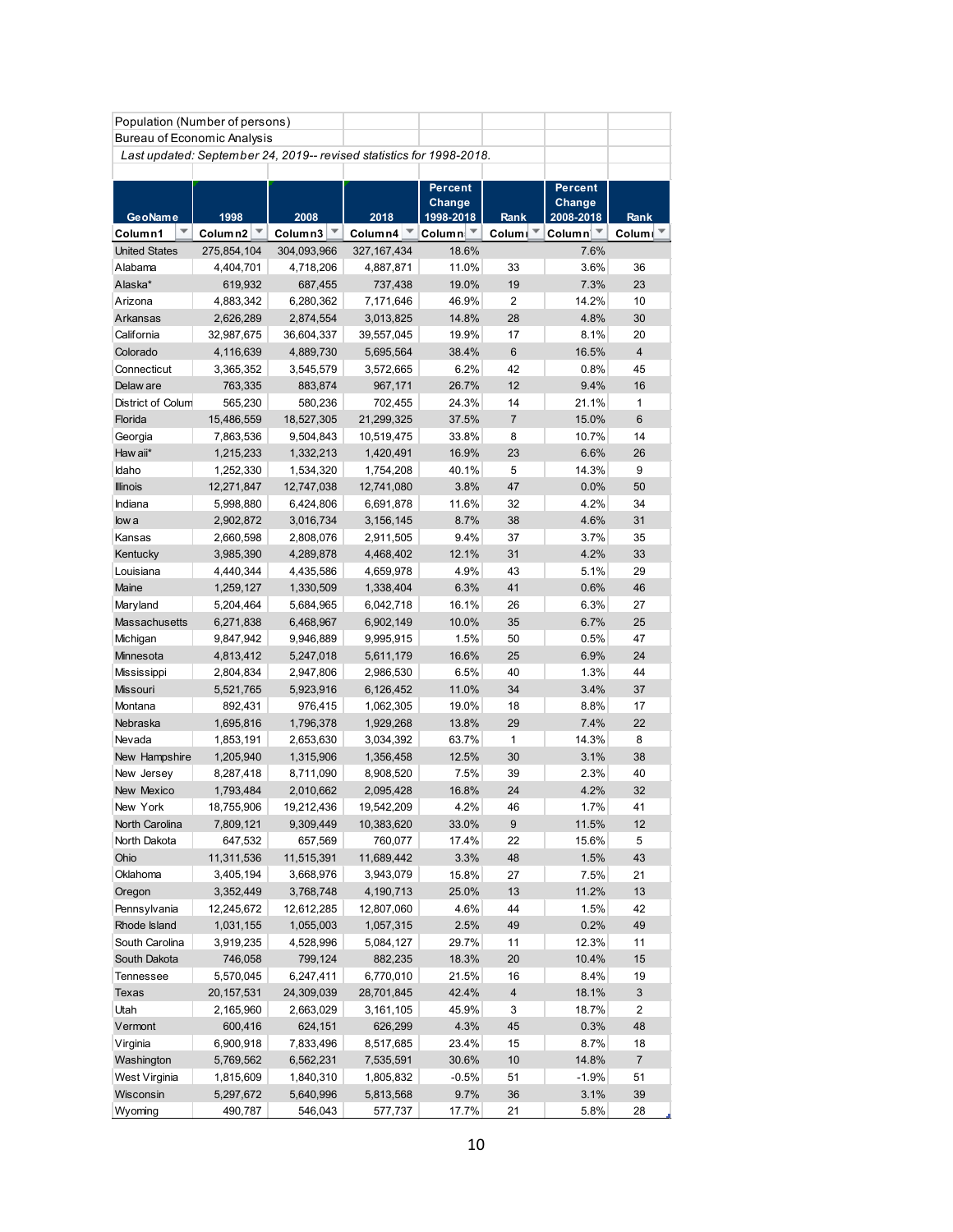|                      |                                  |                                                 |                | 2018                                    |                                                 |                |                             |
|----------------------|----------------------------------|-------------------------------------------------|----------------|-----------------------------------------|-------------------------------------------------|----------------|-----------------------------|
| <b>GeoName</b>       | Regional<br>Price<br>Parity 2008 | 2008<br><b>Adjusted</b><br>Per Capita<br>Income | Rank           | Regional<br><b>Price</b><br>Parity 2017 | 2018<br><b>Adjusted</b><br>Per Capita<br>Income | Rank           | Rank<br>Change<br>2008-2018 |
| <b>United States</b> | 100                              |                                                 |                | 100                                     |                                                 |                |                             |
| Alabama              | 87.6                             | \$38,074                                        | 36             | 86.7                                    | \$48,717                                        | 42             | -6                          |
| Alaska*              | 106.9                            | \$44,667                                        | 11             | 104.4                                   | \$56,916                                        | 17             | -6                          |
| Arizona              | 100.6                            | \$35,351                                        | 48             | 96.4                                    | \$45,984                                        | 49             | $-1$                        |
| Arkansas             | 86.9                             | \$36,755                                        | 43             | 86.5                                    | \$49,980                                        | 40             | 3                           |
| California           | 113.1                            | \$38,806                                        | 32             | 114.8                                   | \$55,363                                        | 23             | 9                           |
| Colorado             | 100.4                            | \$42,519                                        | 19             | 103.2                                   | \$56,643                                        | 18             | 1                           |
| Connecticut          | 110.7                            | \$55,253                                        | 1              | 108                                     | \$70,793                                        | 1              | 0                           |
| Delaw are            | 102                              | \$39,924                                        | 30             | 100.1                                   | \$52,455                                        | 28             | $\overline{c}$              |
| District of Columbia | 115.6                            | \$52,869                                        | $\overline{c}$ | 116.9                                   | \$70,150                                        | $\overline{2}$ | 0                           |
| Florida              | 100.8                            | \$38,936                                        | 31             | 99.9                                    | \$50,120                                        | 39             | -8                          |
| Georgia              | 93.5                             | \$37,620                                        | 39             | 92.5                                    | \$50,251                                        | 38             | $\mathbf{1}$                |
| Haw aii*             | 118.1                            | \$35,631                                        | 46             | 118.5                                   | \$46,766                                        | 48             | $-2$                        |
| Idaho                | 95.2                             | \$34,372                                        | 51             | 93                                      | \$47,205                                        | 46             | 5                           |
| <b>Illinois</b>      | 100.2                            | \$43,181                                        | 16             | 98.5                                    | \$57,705                                        | 14             | $\overline{2}$              |
| Indiana              | 91.2                             | \$38,627                                        | 33             | 89.8                                    | \$52,504                                        | 27             | $\,6$                       |
| low a                | 88.6                             | \$43,495                                        | 14             | 89.8                                    | \$55,817                                        | 21             | $-7$                        |
| Kansas               | 89.3                             | \$45,679                                        | $\overline{7}$ | 90                                      | \$57,190                                        | 16             | -9                          |
| Kentucky             | 88.9                             | \$36,847                                        | 42             | 87.9                                    | \$48,303                                        | 44             | $-2$                        |
| Louisiana            | 90.7                             | \$41,776                                        | 24             | 90.1                                    | \$51,323                                        | 33             | -9                          |
| Maine                | 98                               | \$37,810                                        | 37             | 98.4                                    | \$49,700                                        | 41             | $-4$                        |
| Maryland             | 110.3                            | \$44,812                                        | 10             | 109.4                                   | \$57,910                                        | 13             | $-3$                        |
| Massachusetts        | 108.3                            | \$47,937                                        | 4              | 107.9                                   | \$66,435                                        | 3              | 1                           |
| Michigan             | 95.4                             | \$37,421                                        | 40             | 93                                      | \$52,068                                        | 29             | 11                          |
| Minnesota            | 97.4                             | \$44,255                                        | 12             | 97.5                                    | \$58,990                                        | 10             | $\overline{2}$              |
| Mississippi          | 86.4                             | \$35,277                                        | 49             | 85.7                                    | \$44,147                                        | 51             | $-2$                        |
| <b>Missouri</b>      | 87.8                             | \$42,203                                        | 21             | 89.5                                    | \$53,347                                        | 25             | $-4$                        |
| Montana              | 95.3                             | \$36,992                                        | 41             | 94.6                                    | \$50,252                                        | 37             | $\overline{4}$              |
| Nebraska             | 89.7                             | \$44,844                                        | 9              | 89.6                                    | \$59,445                                        | $\overline{7}$ | $\overline{2}$              |
| Nevada               | 100.8                            | \$38,427                                        | 35             | 97.6                                    | \$50,385                                        | 36             | -1                          |
| New Hampshire        | 107.2                            | \$42,625                                        | 18             | 105.8                                   | \$57,934                                        | 12             | 6                           |
| New Jersey           | 112.9                            | \$46,063                                        | 6              | 112.9                                   | \$60,439                                        | 6              | 0                           |
| New Mexico           | 94.4                             | \$35,427                                        | 47             | 93.3                                    | \$44,597                                        | 50             | -3                          |
| New York             | 115.1                            | \$41,988                                        | 22             | 115.8                                   | \$59,299                                        | 8              | 14                          |
| North Carolina       | 92                               | \$40,964                                        | 26             | 91.3                                    | \$50,512                                        | 35             | -9                          |
| North Dakota         | 88.5                             | \$45,632                                        | 8              | 90.1                                    | \$61,545                                        | 5              | 3                           |
| Ohio                 | 90                               | \$40,662                                        | 29             | 88.9                                    | \$54,825                                        | 24             | 5                           |
| Oklahoma             | 88.9                             | \$43,384                                        | 15             | 89                                      | \$51,947                                        | 30             | $-15$                       |
| Oregon               | 98.3                             | \$37,708                                        | 38             | 99.5                                    | \$51,098                                        | 34             | 4                           |
| Pennsylvania         | 98.2                             | \$42,273                                        | 20             | 97.9                                    | \$57,431                                        | 15             | 5                           |
| Rhode Island         | 100.2                            | \$41,672                                        | 25             | 98.6                                    | \$55,629                                        | 22             | 3                           |
| South Carolina       | 91.1                             | \$36,182                                        | 44             | 90.4                                    | \$48,343                                        | 43             | 1                           |
| South Dakota         | 86.9                             | \$47,076                                        | 5              | 88.2                                    | \$59,202                                        | 9              | -4                          |
| Tennessee            | 90.5                             | \$38,486                                        | 34             | 90.4                                    | \$51,881                                        | 32             | $\overline{\mathbf{c}}$     |
| Texas                | 96.5                             | \$40,695                                        | 28             | 97                                      |                                                 | 31             | $-3$                        |
| Utah                 | 96.8                             |                                                 | 50             | 97                                      | \$51,912                                        | 45             | 5                           |
|                      |                                  | \$34,976                                        |                |                                         | \$47,753                                        |                |                             |
| Vermont              | 100.4                            | \$40,741                                        | 27             | 102.5                                   | \$52,852                                        | 26<br>19       | 1<br>-6                     |
| Virginia             | 102.8                            | \$44,199                                        | 13             | 102.1                                   | \$56,610                                        |                |                             |
| Washington           | 103.2                            | \$43,176                                        | 17             | 106.4                                   | \$58,295                                        | 11             | 6                           |
| West Virginia        | 87                               | \$35,929                                        | 45             | 87                                      | \$46,980                                        | 47             | -2                          |
| Wisconsin            | 93                               | \$41,839                                        | 23             | 92.4                                    | \$55,835                                        | 20             | $\ensuremath{\mathsf{3}}$   |